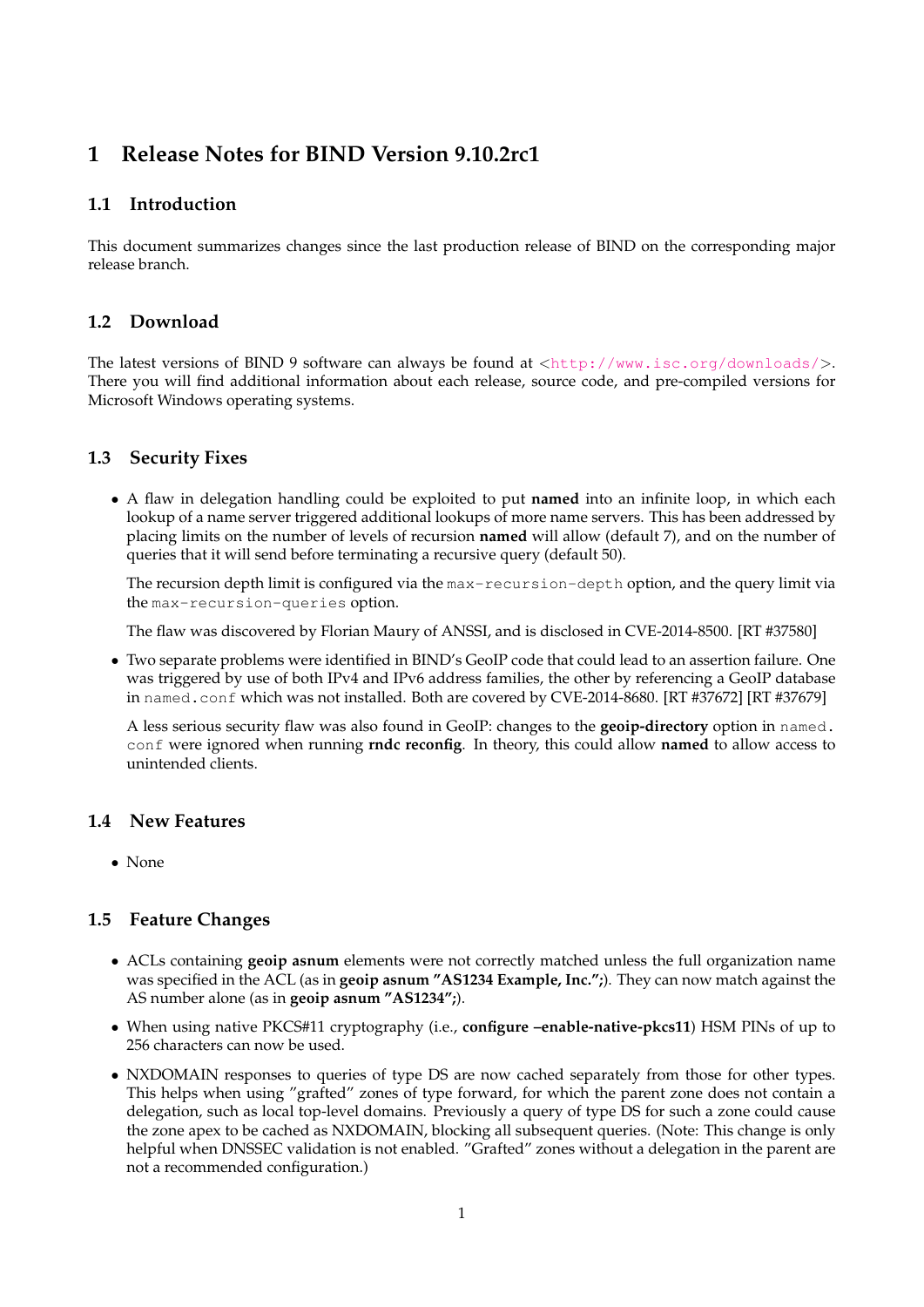- NOTIFY messages that are sent because a zone has been updated are now given priority above NO-TIFY messages that were scheduled when the server started up. This should mitigate delays in zone propagation when servers are restarted frequently.
- Errors reported when running **rndc addzone** (e.g., when a zone file cannot be loaded) have been clarified to make it easier to diagnose problems.
- Added support for OPENPGPKEY type.
- When encountering an authoritative name server whose name is an alias pointing to another name, the resolver treats this as an error and skips to the next server. Previously this happened silently; now the error will be logged to the newly-created "cname" log category.
- If named is not configured to validate the answer then allow fallback to plain DNS on timeout even when we know the server supports EDNS. This will allow the server to potentially resolve signed queries when TCP is being blocked.

# **1.6 Bug Fixes**

- **dig**, **host** and **nslookup** aborted when encountering a name which, after appending search list elements, exceeded 255 bytes. Such names are now skipped, but processing of other names will continue. [RT #36892]
- The error message generated when **named-checkzone** or **named-checkconf -z** encounters a \$TTL directive without a value has been clarified. [RT #37138]
- Semicolon characters (;) included in TXT records were incorrectly escaped with a backslash when the record was displayed as text. This is actually only necessary when there are no quotation marks. [RT #37159]
- When files opened for writing by **named**, such as zone journal files, were referenced more than once in named.conf, it could lead to file corruption as multiple threads wrote to the same file. This is now detected when loading named.conf and reported as an error. [RT #37172]
- **dnssec-keygen -S** failed to generate successor keys for some algorithm types (including ECDSA and GOST) due to a difference in the content of private key files. This has been corrected. [RT #37183]
- UPDATE messages that arrived too soon after an **rndc thaw** could be lost. [RT #37233]
- Forwarding of UPDATE messages did not work when they were signed with SIG(0); they resulted in a BADSIG response code. [RT #37216]
- When checking for updates to trust anchors listed in managed-keys, **named** now revalidates keys based on the current set of active trust anchors, without relying on any cached record of previous validation. [RT #37506]
- Large-system tuning (**configure –with-tuning=large**) caused problems on some platforms by setting a socket receive buffer size that was too large. This is now detected and corrected at run time. [RT #37187]
- When NXDOMAIN redirection is in use, queries for a name that is present in the redirection zone but a type that is not present will now return NOERROR instead of NXDOMAIN.
- When a zone contained a delegation to an IPv6 name server but not an IPv4 name server, it was possible for a memory reference to be left un-freed. This caused an assertion failure on server shutdown, but was otherwise harmless. [RT #37796]
- Due to an inadvertent removal of code in the previous release, when **named** encountered an authoritative name server which dropped all EDNS queries, it did not always try plain DNS. This has been corrected. [RT #37965]
- A regression caused nsupdate to use the default recursive servers rather than the SOA MNAME server when sending the UPDATE.